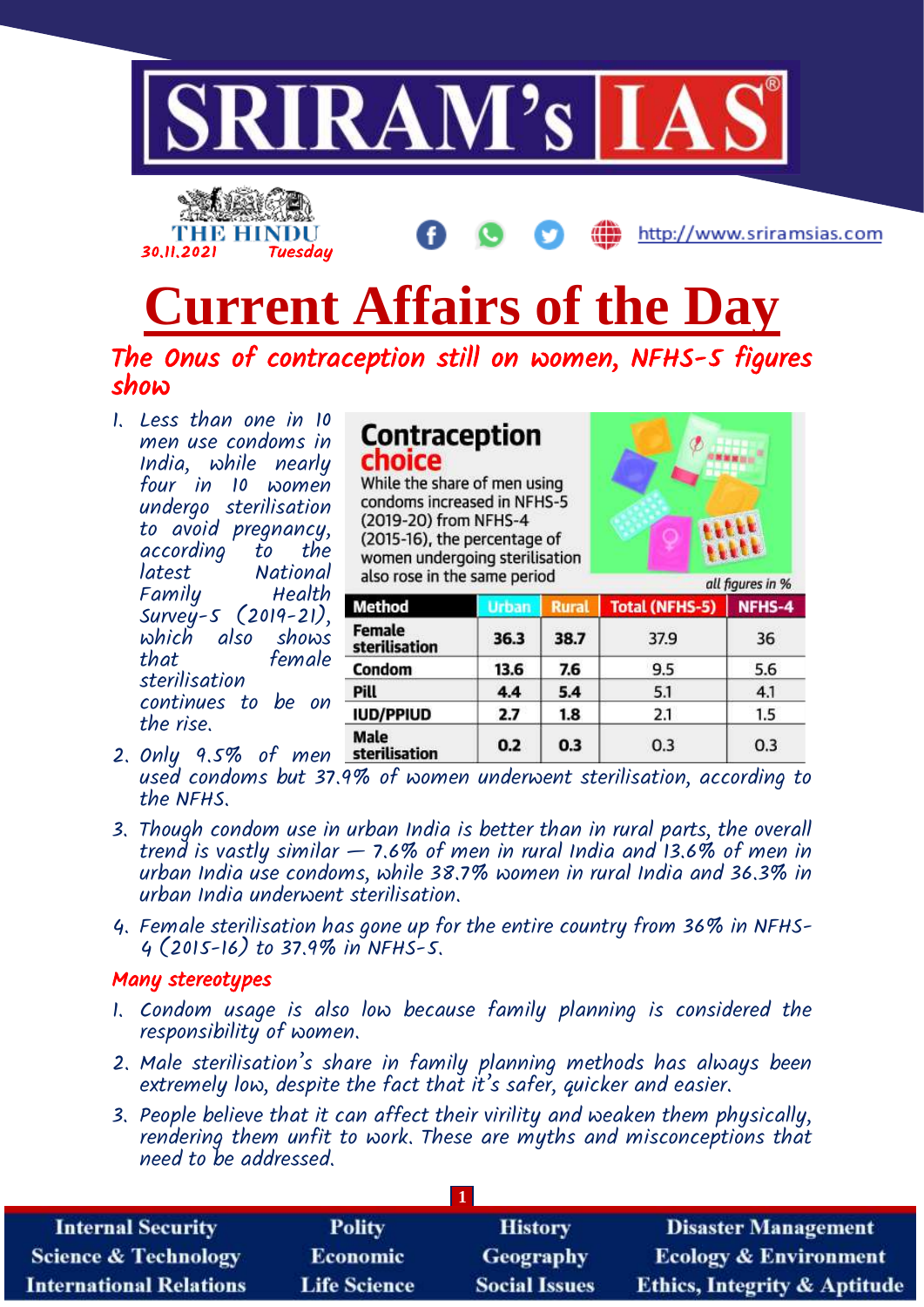

- 4. Female sterilisation is also the preferred choice of contraception over methods such as pills (5.1%), injectables (0.6%) and intrauterine devices (IUD) and post-partum intra-uterine devices (2.1%).
- 5. Most women tend to think of family planning, not for delaying and spacing but for completing the family size, though the trend is changing.

# Omicron risks spark call for a booster dose

30.11.2021 Tuesday

- 1. With the emergence of Omicron and its virulence yet uncertain, concerns have emerged about whether the third dose of COVID-19 vaccines should be administered in India.
- 2. The United States and the United Kingdom have approved booster doses for all adults, six months after the completion of their second dose. In the  $0.$ K., however, it is restricted to those 40 and above, or those with clinical conditions that suppress their natural immunity.
- 3. These recommendations build from research suggesting that two weeks after a booster, the chances of being protected from symptomatic COVID increase.
- 4. Compared with people who got only two doses five months prior, those who got three doses of the vaccine had a 93% lower risk of COVID-19-related hospitalisation, 92% lower risk of severe COVID-19 disease, and 81% lower risk of COVID-19-related death.
- 5. Vaccine effectiveness appeared consistent across sexes and age groups (ages 40-69 and 70-plus) and a number of comorbidities.

## Per capita, out-of-pocket health expenditure sees decline: report

- 1. Out-of-pocket expenditure (OOPE) as a share of total health expenditure and foreign aid for health has both come down as per the findings of the National Health Accounts (NHA) estimates for India for 2017-18.
- 2. As a share of total health expenditure, the OOPE has come down to 48.8% in 2017-18 from 64.2% in 2013-14. Even in the case of per capita OOPE, there has been a decline from  $\overline{z}$ 2,336 to  $\overline{z}$ 2,097 between 2013-14 and 2017-18.

| <b>Internal Security</b>        | <b>Polity</b>       | <b>History</b>       | <b>Disaster Management</b>              |
|---------------------------------|---------------------|----------------------|-----------------------------------------|
| <b>Science &amp; Technology</b> | <b>Economic</b>     | <b>Geography</b>     | <b>Ecology &amp; Environment</b>        |
| <b>International Relations</b>  | <b>Life Science</b> | <b>Social Issues</b> | <b>Ethics, Integrity &amp; Aptitude</b> |